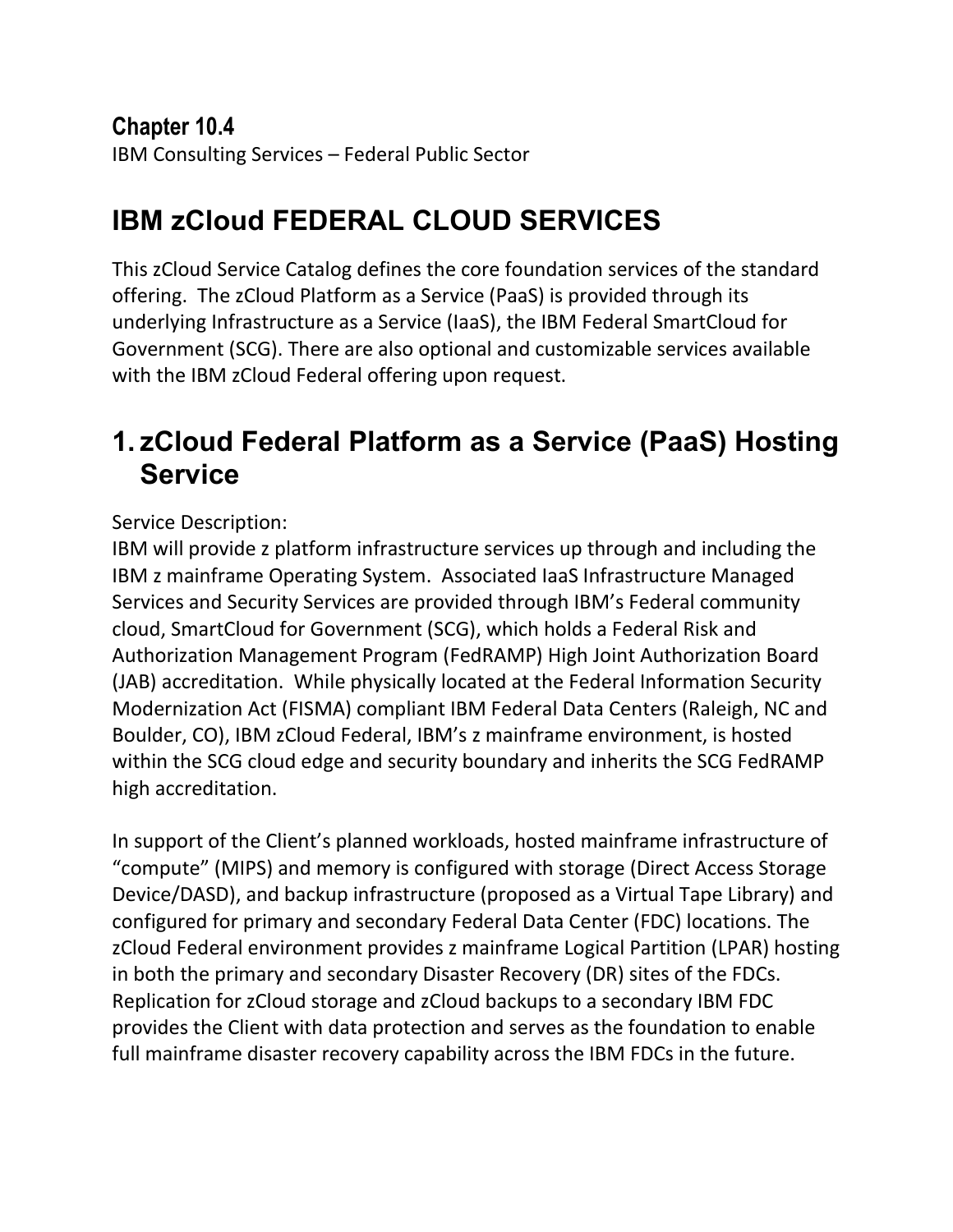What is Included:

The client has access to zCloud virtual resources which are configured for their use based upon their individual requirements.

- $\circ$  Cloud z MIPS/MSUs CPU capacity Available by MIPS/MSUs
- $\circ$  Cloud z Memory Available by gigabyte (GB)
- $\circ$  Cloud z LPARS Operating system images Available by the quantity
- $\circ$  Cloud z Storage Disk and Virtual Tape Available by GB
- o Cloud z Storage Replication Disk and Virtual Tape Available by GB
- $\circ$  Cloud z Backup Available by GB

IBM measures the processing capacity of IBM Z systems mainframe processors in units for Million Service Units (MSUs). This capacity is frequently converted to Millions of Instructions Per Second (MIPS) due to the greater familiarity that term.

Memory, or in mainframe terminology, real storage, is analogous to the RAM in a desktop or laptop computer. It is where active programs (including the operating system, middleware, and application programs) and their in-flight data reside.

Running multiple LPARs provides a method for dividing workloads into groups with common characteristics and allowing these groups to run together in a common environment.

The zCloud Storage service provides configuration, operation, and maintenance of data sets within the client's virtual zCloud environment.

Supplementing the storage managed service, IBM will operate a storage replication managed service enabling Client to leverage asynchronous replication of Client's Direct Access Storage Device (DASD) storage to a secondary IBM FDC to provide additional data protection in the event of a disaster at the primary FDC.

IBM operates a FedRAMP compliant backup managed service, zBackup, based on the IBM virtual tape platform. The zBackup managed service includes replication of virtual tape data to a secondary FDC to provide data protection in the event of a disaster at the primary FDC.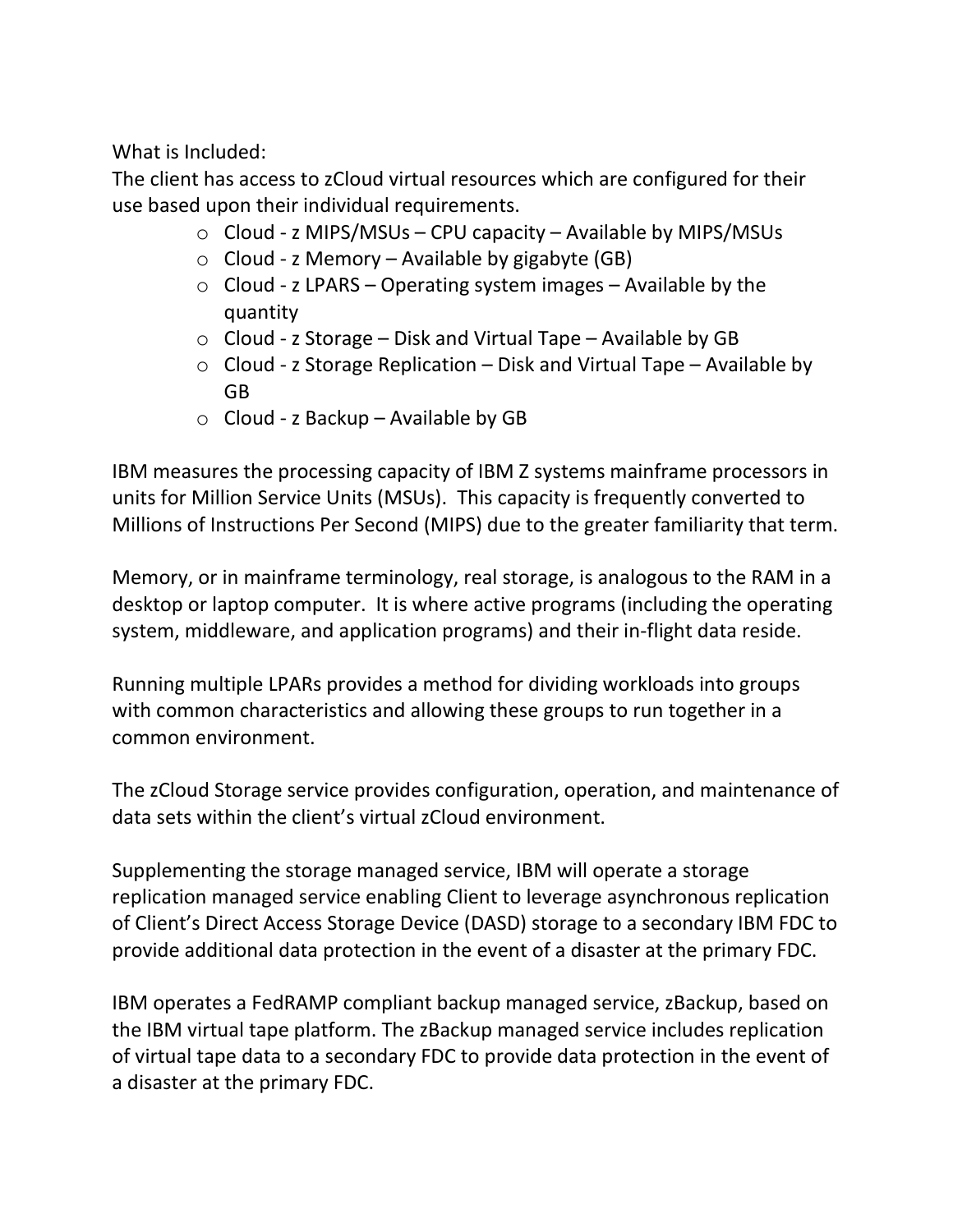(FISMA)/Federal Risk and Authorization Management Program (FedRAMP) Compliance Management

- Management and maintenance of cloud infrastructure
- Management and maintenance of intra-site backup replication infrastructure
- Monitoring and performance tuning of cloud infrastructure
- Monthly security patching of cloud infrastructure hardware (firmware) and software
- Security maintenance and monitoring of cloud

Infrastructure Maintenance & Support

- Perform problem determination and troubleshooting for cloud infrastructure devices and services
- Incident, Change, Asset, Configuration and Problem management for cloud infrastructure
- Support and maintenance of zCloud tools and software
- On-site repair coordination for zCloud infrastructure devices
- Vulnerability remediation for zCloud infrastructure device

#### How We Charge:

zCloud Service monthly charges are based on client selection of six components and the quantity needed to support their z Mainframe environment:

- Total allocated z MIPS tier The z Mainframe CPU "compute power level" is calculated using the Peak Rolling Four-Hour Average usage computed using standard Sub- Capacity Reporting Tool (SCRT) z/OS product Million Service Units (MSU) utilization and a MSU to MIPS conversion factor of approximately 8.2 MIPS:1 MSU, depending on the specific processor model.
- Total allocated Memory per gigabyte (GB)
- Total allocated LPARs
- Total allocated Disk and Virtual Tape Storage per gigabyte (GB)
- Total allocated source Z Storage Replication per gigabyte (GB)
- Total allocated z Backup supporting data disaster recovery (DDR)

In support of the zCloud Federal offering, there are standard services (i.e., Systems Administration, Enterprise Operations Center (EOC), Enterprise Systems Monitoring (ESM), included as part of the underlying core foundation of services.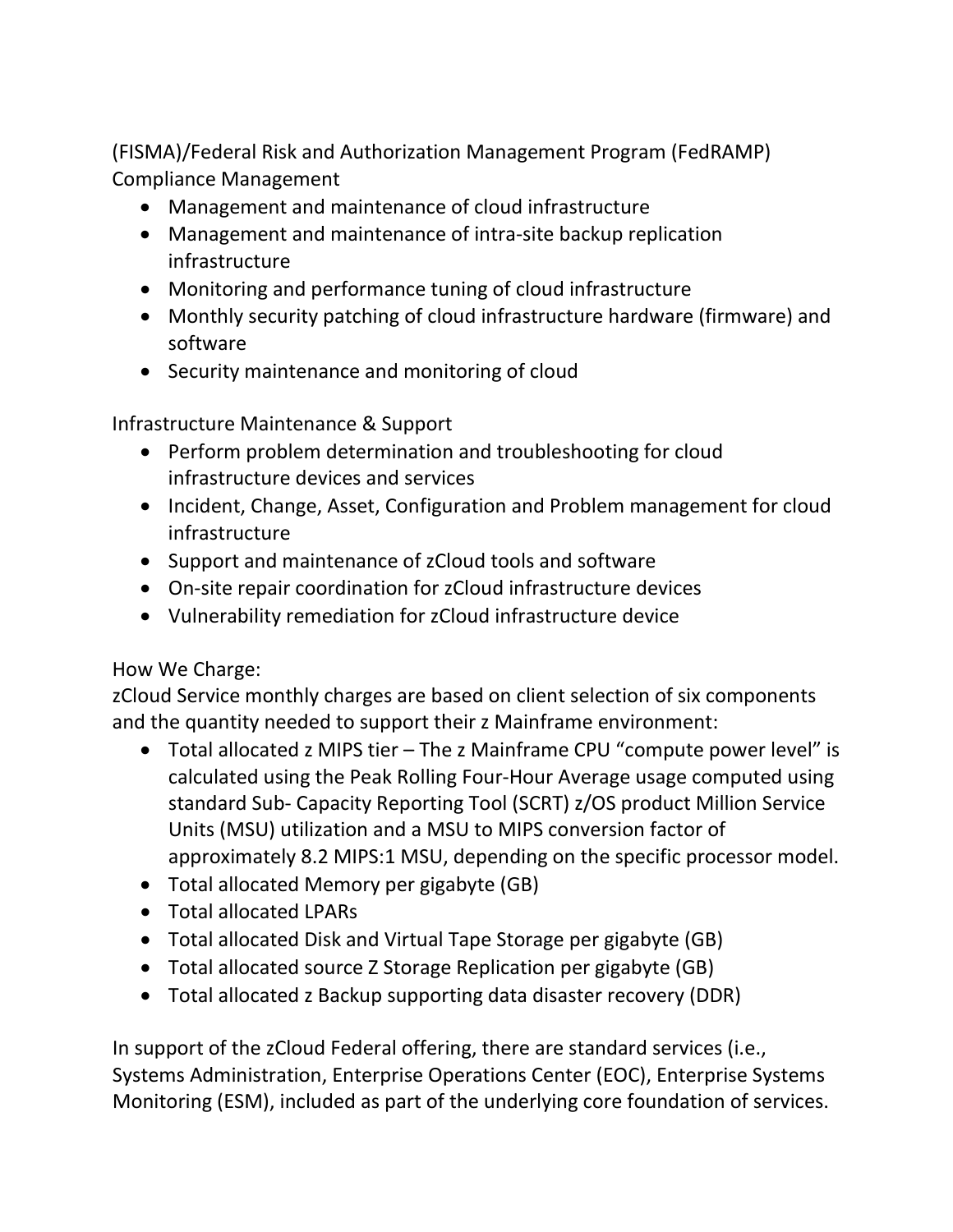#### **2.0 zCloud RESOURCES - Description of Individually priced Components**

### **2.1 zCloud – z MIPS - CPU Processor capacity, Available as MSUs/MIPS**

#### Service Description:

IBM measures the processing capacity of IBM Z systems mainframe processors in units for Million Service Units (MSUs). This capacity is frequently converted to Millions of Instructions Per Second (MIPS) due to the greater familiarity that term. Each MSU is equivalent to approximately 8.2 MIPS. The exact conversion factor depends on the specific processor model the specific workload being measured.

IBM will provide total requested CPU processor capacity. The client can control how this capacity is allocated across their LPARs. Options available include setting the number of logical processors assigned to each LPAR, setting the capacity of each individual LPAR, setting the total capacity of groups of LPARs, and capping the utilization of individual LPARs or groups of LPARs.

In addition to normal CPU capacity, IBM offers a number of additional options for addressing temporary increases in CPU capacity demand. Among these options are Capacity for Planned Event (CPE), On/Off Capacity on Demand (OOCOD), and Capacity Backup (CBU).

The client has the option of contracting for specialty processors to compliment the general-purpose processors described above. These specialty processors are designed to process specific types of workloads. zIIP processors are used for DB2 workloads, and IFL processors are used for Linux workloads. The primary advantage of using specialty processors is that specialty processor capacity is not included when calculating usage-based software license costs.

#### **2.2 zCloud – z Memory – Real storage allocated to each of the client's LPARs**

Service Description: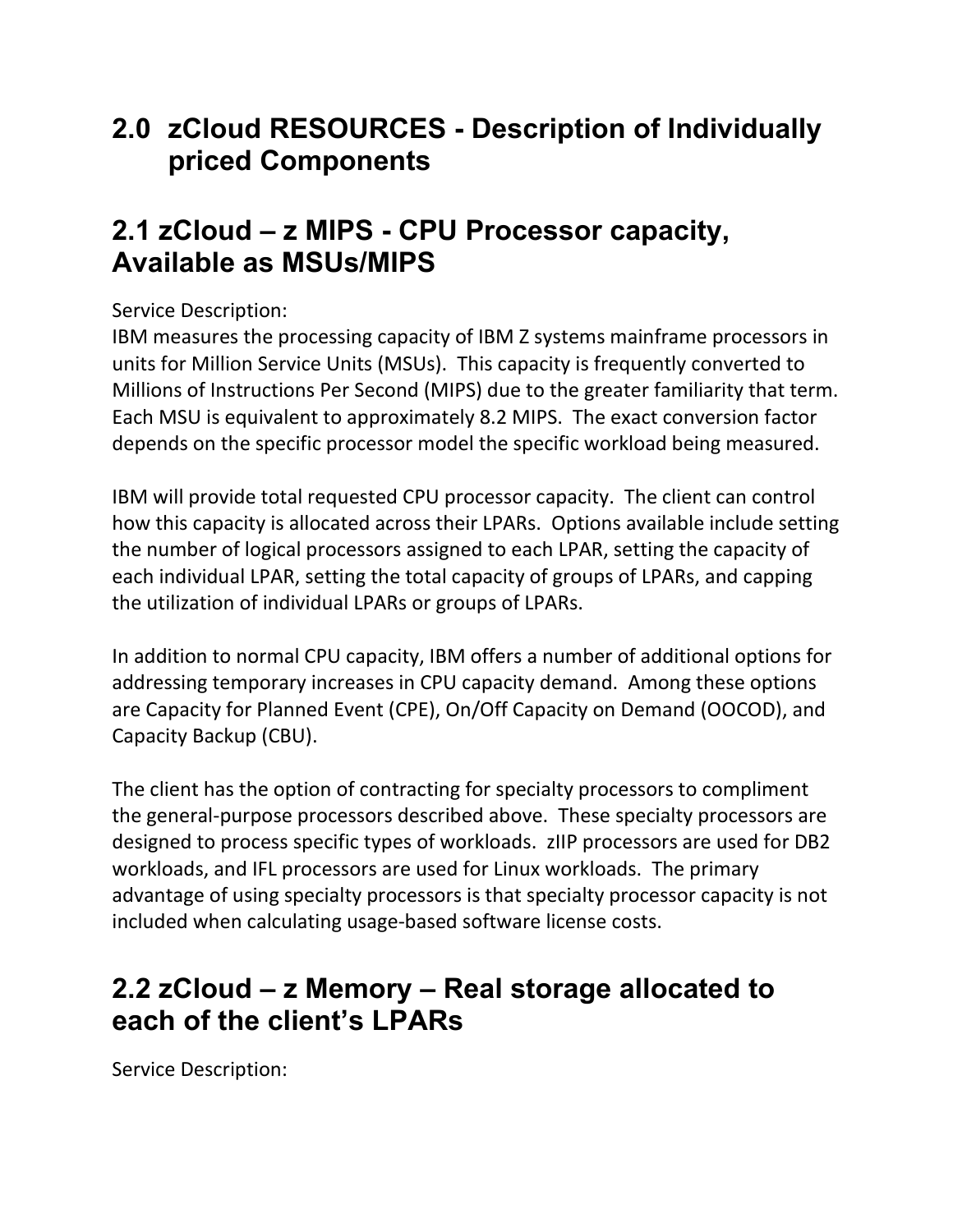Memory, or in mainframe terminology, real storage, is analogous to the RAM in a desktop or laptop computer. It is where active programs (including the operating system, middleware, and application programs) and their in-flight data reside.

Each active z/OS LPAR requires a minimum of 8GB of real storage. Larger production LPARs may require significantly more real storage to operate efficiently.

Unlike processors, real storage is not shared between LPARs. Real storage is exclusively allocated to a single LPAR.

## **2.3 zCloud – z LPARS – a Logical Partition (LPAR) is a single instance of an operating system image**

Service Description:

Running multiple LPARs provides a method for dividing workloads into groups with common characteristics and allowing these groups to run together in a common environment. LPARs can be used to separate development, test, and production environments to reduce the risk of adverse impacts to important business processes. LPARs can also be used to provide redundancy and eliminate single points of failure.

Multiple Individual LPARs can be completely isolated from other LPARs, or groups of LPARs can be coupled together in a SYSPLEX.

The architectural limit on the number of LPARs that can be configured on a single IBM Z system processor is more than 80, but practical limitations of real storage, I/O throughput, and available processing capacity typically limit the number of LPARs that can reasonably reside on a single IBM Z systems processor to much fewer.

The zCloud Federal offering currently supports LPARs running the z/OS operating system and Coupling Facility LPARs. Native zVM and zLinux LPARs are not currently supported.

# **Federal zCloud Storage Hosting**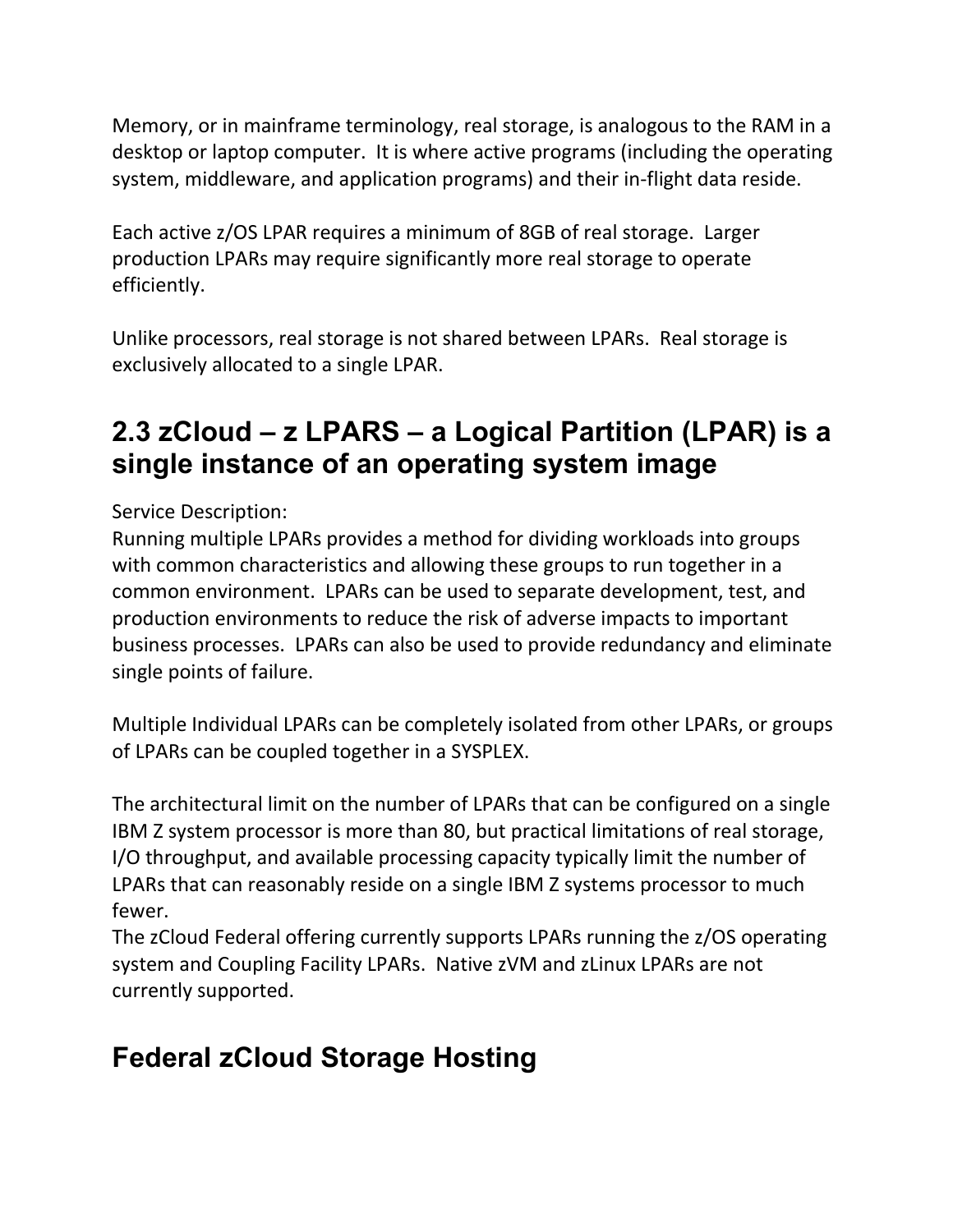# **2.4 zCloud zStorage &**

# **2.5 zStorage Replication**

#### Service Description:

IBM operates a FedRAMP compliant, mainframe optimized storage managed service with FICON connectivity to support mainframe attachment. The zCloud Storage service provides configuration, operation, and maintenance of data sets within the client's virtual zCloud environment. Supplementing the storage managed service, IBM will operate a storage replication managed service enabling Client to leverage asynchronous replication of Client's Direct Access Storage Device (DASD) storage to a secondary IBM FDC to provide additional data protection in the event of a disaster at the primary FDC.

## **2.6 zBackup Service via Virtual Tape Library (VTL)**

#### Service Description:

IBM operates a FedRAMP compliant backup managed service, zBackup, based on the IBM virtual tape platform. In addition to traditional backup capabilities, the service includes the provisioning and management of logical tapes and scratch volumes to support daily virtual tape usage. The zBackup managed service includes replication of virtual tape data to a secondary FDC to provide data protection in the event of a disaster at the primary FDC.

## **3.0 OPTIONAL SERVICES**

### **3.1 zCloud Federal Data Disaster Recovery (DDR)**

Service Description:

Data replication between Primary site and Secondary site will use four 10Gbps circuits (two for Mainframe environment and two for Distributed environment) -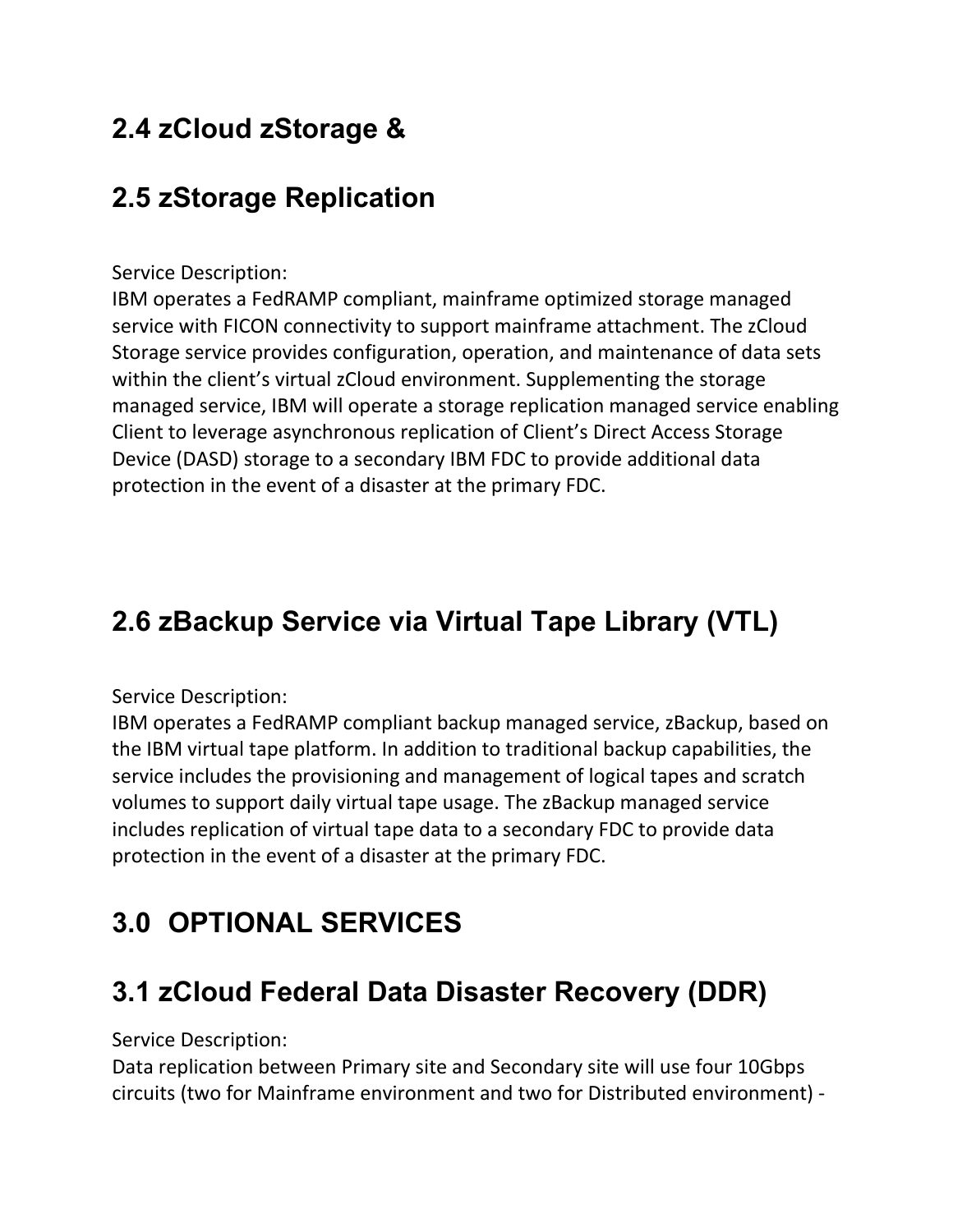configured with path diversity. Replication technologies will be provided by IBM's data replication services. The solution is designed to provide a 4-hour maximum Recovery Time Objective (RTO) for Infrastructure up to OS, and a 5-minute maximum Recovery Point Objective (RPO) for data, depending on the Client workload volume to replicate.

# **3.2 zCloud Federal LPAR Disaster Recovery (DR)**

Service Description:

LPAR Disaster Recovery (DR) replication between Primary site and Secondary site will use four 10Gbps circuits - configured with path diversity. Replication technologies will be provided by IBM's data replication services. The solution is designed to provide a 4-hour maximum Recovery Time Objective (RTO) for Infrastructure up to OS, and a 5-minute maximum Recovery Point Objective (RPO) for data, depending on the Client workload volume to replicate.

### **3.3 zCloud Federal Z Transformation and Application Modernization Services**

Service Description:

This service provides custom labor to support a client's application transformation and modernization based on the client's requirements. The IBM zCloud Federal team provides licensing and support for deploying and configuring IBM Application Discovery & Delivery Intelligence (ADDI), IBM z/OS Connect and Application Delivery Foundation for z Systems (ADFz) SW to allow the client to discover and create APIs with zero to minimal changes to assets. The ability to expose assets selectively to systems of interaction, through standard Representational State Transfer (REST) APIs with minimal to no code changes, is a key next step to opening up the application landscape and embarking on the digital transformation journey.

## **Middleware Optional Services**

# **3.4 zCloud Federal SW CICS Application Services**

Service Description: